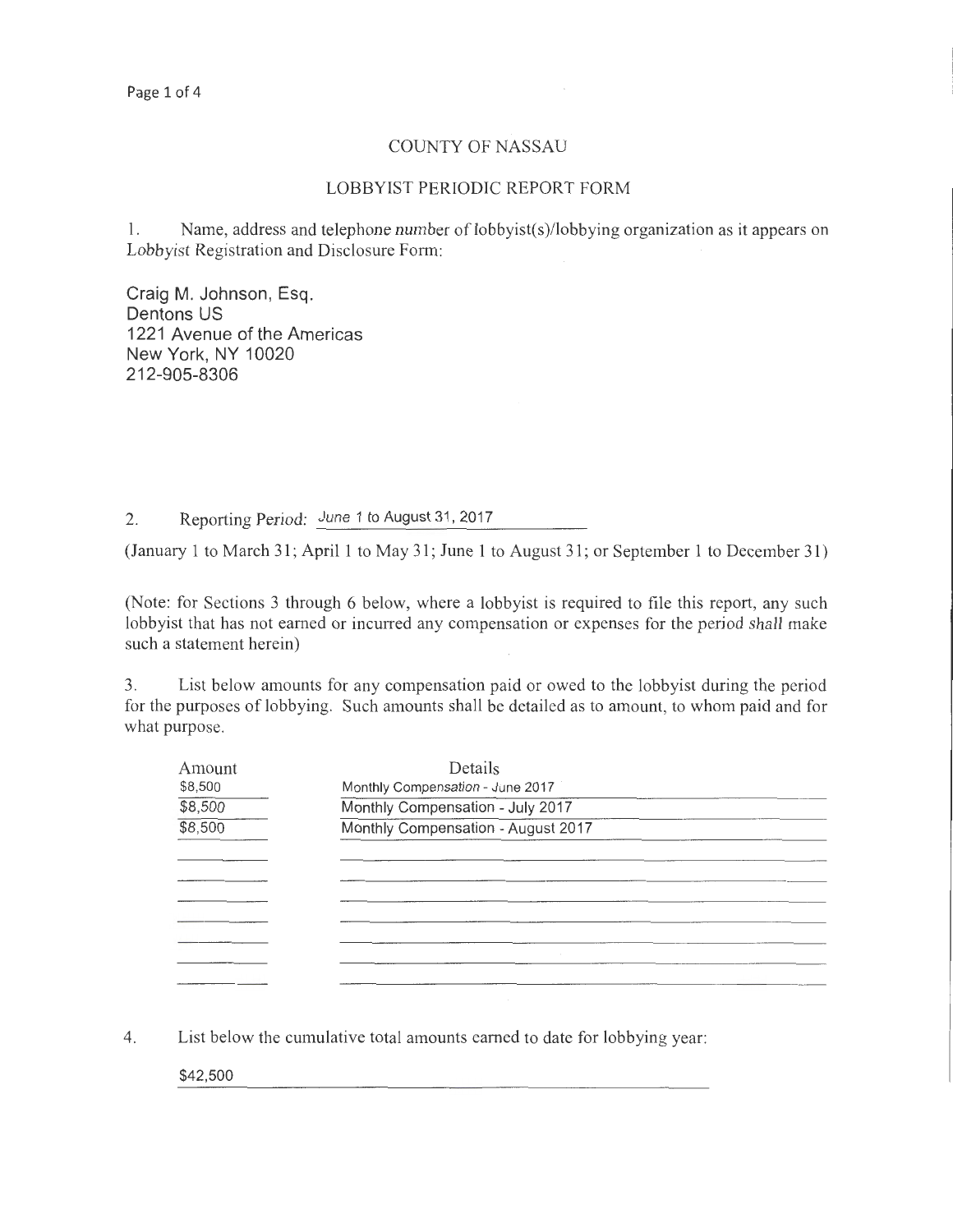Page 2 of 4

5. List below amounts for any expenses expended or incurred by the lobbyist during the period for the purposes of lobbying. Such amounts shall be detailed as to amount, to whom paid and for what purpose.

| Amount                                                                                                                 | Details                                                                                                                                                                                                                              |
|------------------------------------------------------------------------------------------------------------------------|--------------------------------------------------------------------------------------------------------------------------------------------------------------------------------------------------------------------------------------|
| \$0.00                                                                                                                 | None<br>_____                                                                                                                                                                                                                        |
|                                                                                                                        |                                                                                                                                                                                                                                      |
| <u> London a componente de la componente de la componente de la componente de la componente de la componente de la</u> |                                                                                                                                                                                                                                      |
|                                                                                                                        | the contract of the contract of the contract of the contract of the contract of the contract of the contract of                                                                                                                      |
|                                                                                                                        |                                                                                                                                                                                                                                      |
|                                                                                                                        |                                                                                                                                                                                                                                      |
|                                                                                                                        | <u>in the second contract of the contract of the contract of the contract of the contract of the contract of the contract of the contract of the contract of the contract of the contract of the contract of the contract of the</u> |
|                                                                                                                        | the contract of the contract of the contract of the contract of the contract of the contract of the contract of                                                                                                                      |
|                                                                                                                        |                                                                                                                                                                                                                                      |
|                                                                                                                        |                                                                                                                                                                                                                                      |

6. List below the cumulative total amounts expended to date for lobbying year:

\$27.00

(In lieu of completing 7 through 10 below, you may attach a copy of your Lobbyist Registration and Disclosure Form, provided the information has not changed.)

7. List whether and where the lobbyist(s)/lobbying organization is registered as a lobbyist (e.g. Nassau County, New York State):

Craig M. Johnson is registered with New York State, New York City, Nassau County and Suffolk County

8. Name, address and telephone number of client(s) by whom, or on whose behalf, the lobbyist is retained, employed or designated.

See attached copy of 2017 Lobbyist Registration and Disclosure Form, as Amended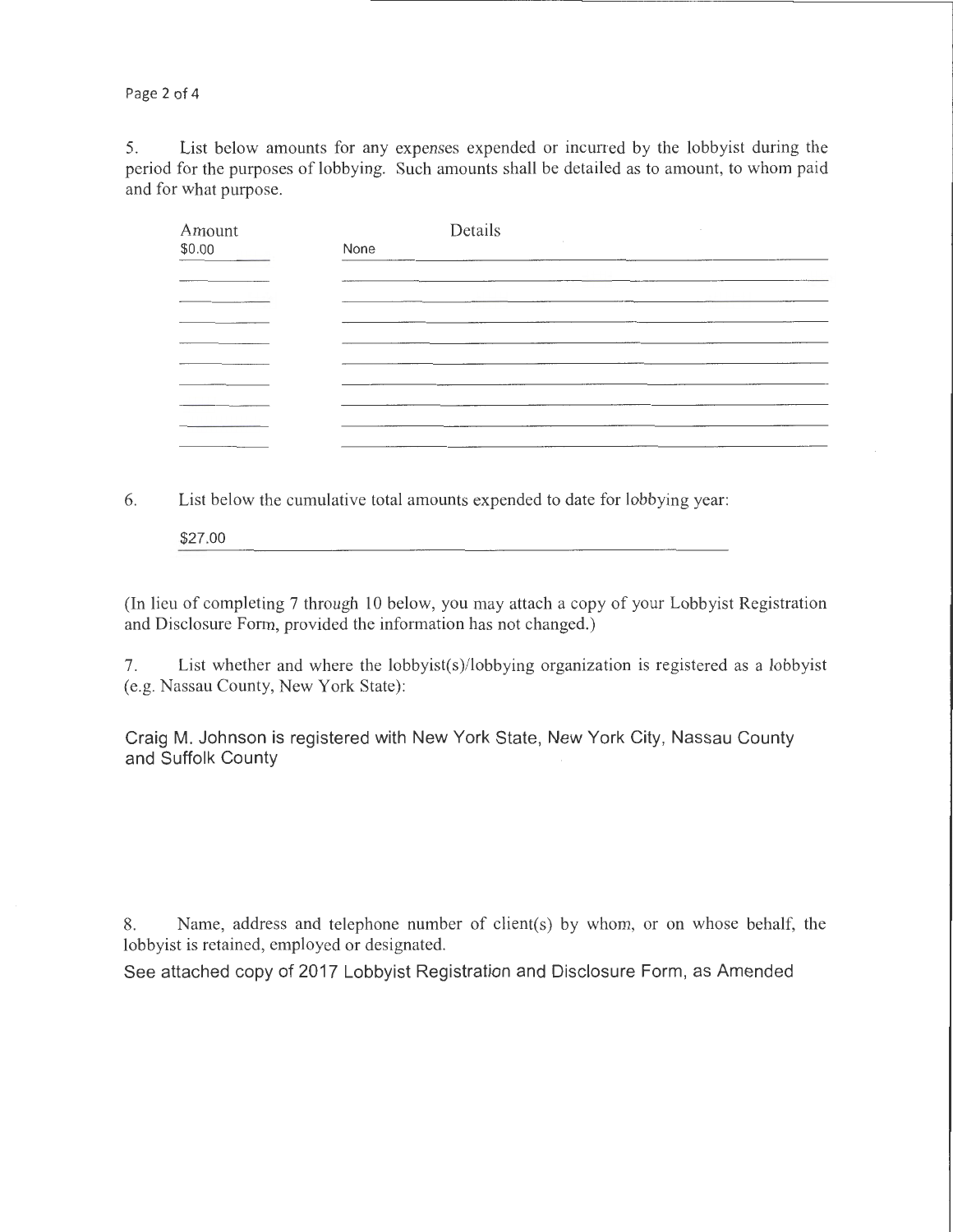Page 3 of 4

9. Describe lobbying activity conducted, or to be conducted, in Nassau County, and identify client(s) for each activity listed, during the Reporting Period.

See attached copy of 2017 Lobbyist Registration and Disclosure Form, as Amended.

10. The name of persons, organizations or governmental entities before whom the lobbyist has lobbied during the period.

See attached copy of 2017 Lobbyist Registration and Disclosure Form, as Amended.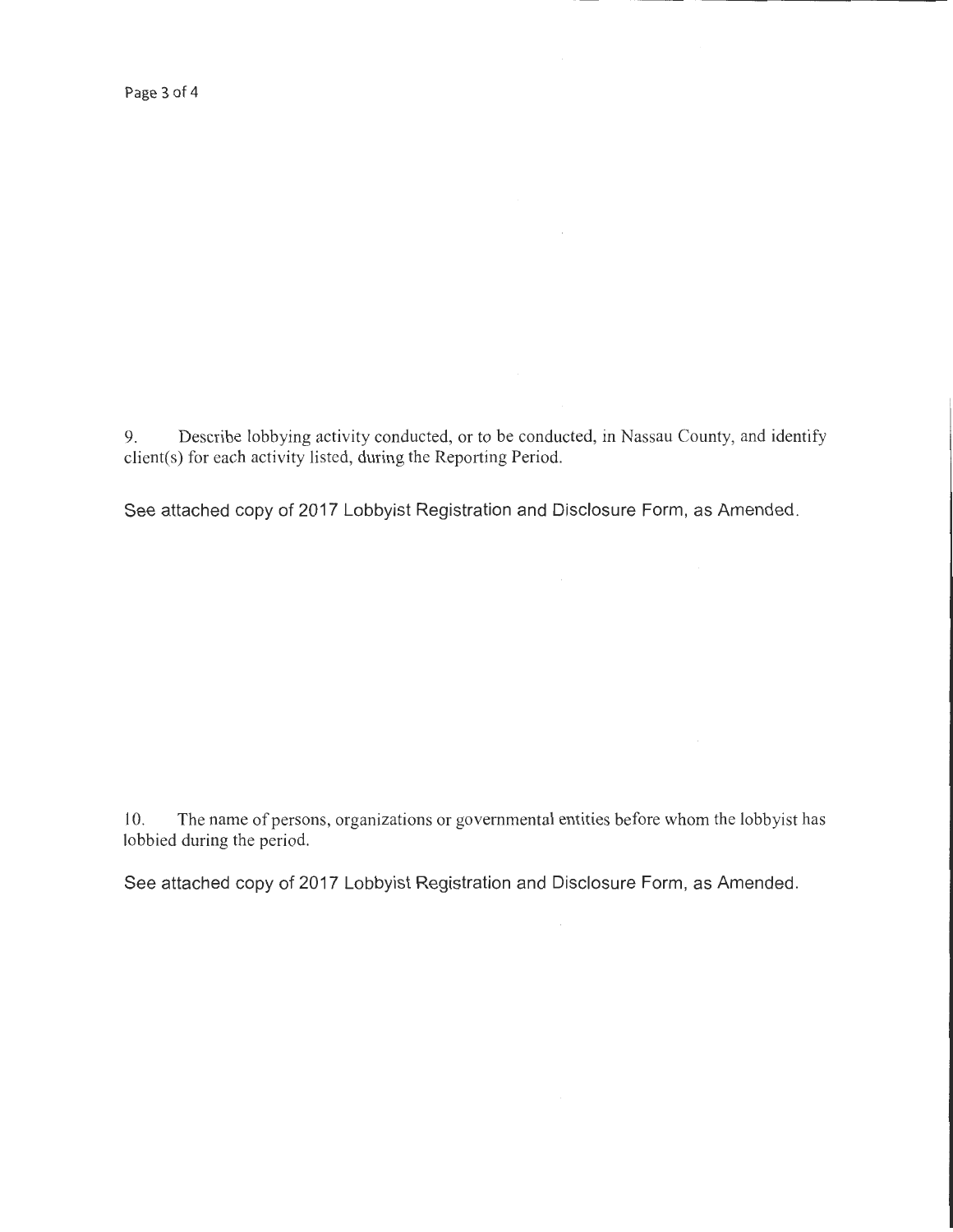Page 4 of 4

I understand that copies of this form will be sent to the Nassau County Department of Information Technology ("IT") to be posted on the County's website.

I also understand that upon termination of retainer, employment or designation I must give written notice to the County Attorney within thirty (30) days of termination.

VERIFICATION: I certify that all statements made on this statement are true, correct and complete to the best of my knowledge and belief and I understand that the willful making of any false statement of material fact herein will subject me to the provisions of law relevant to the making and filing of false instruments and will render such statement null and void.

Dated: 09/05/17 Signed:

Print Name:

Title:

*<u>2</u> <u>M</u><br>Craig M. Johnson* **Principal** 

| <b>STATE OF NEW YORK</b><br>NEW YORK<br>COUNTY OF NASSAU | SS: |  |
|----------------------------------------------------------|-----|--|
|                                                          |     |  |

Sworn to before me this 6<sup>th</sup>

| Day of | Settember | .2017 |
|--------|-----------|-------|
|        |           |       |

**KRISTEN M. BEYSTEHNER NOTARY PUBLIC-STATE OF NEW YORK No. 02BE631381 7 Qualified In New York County My Commission Expires October 20, 2018**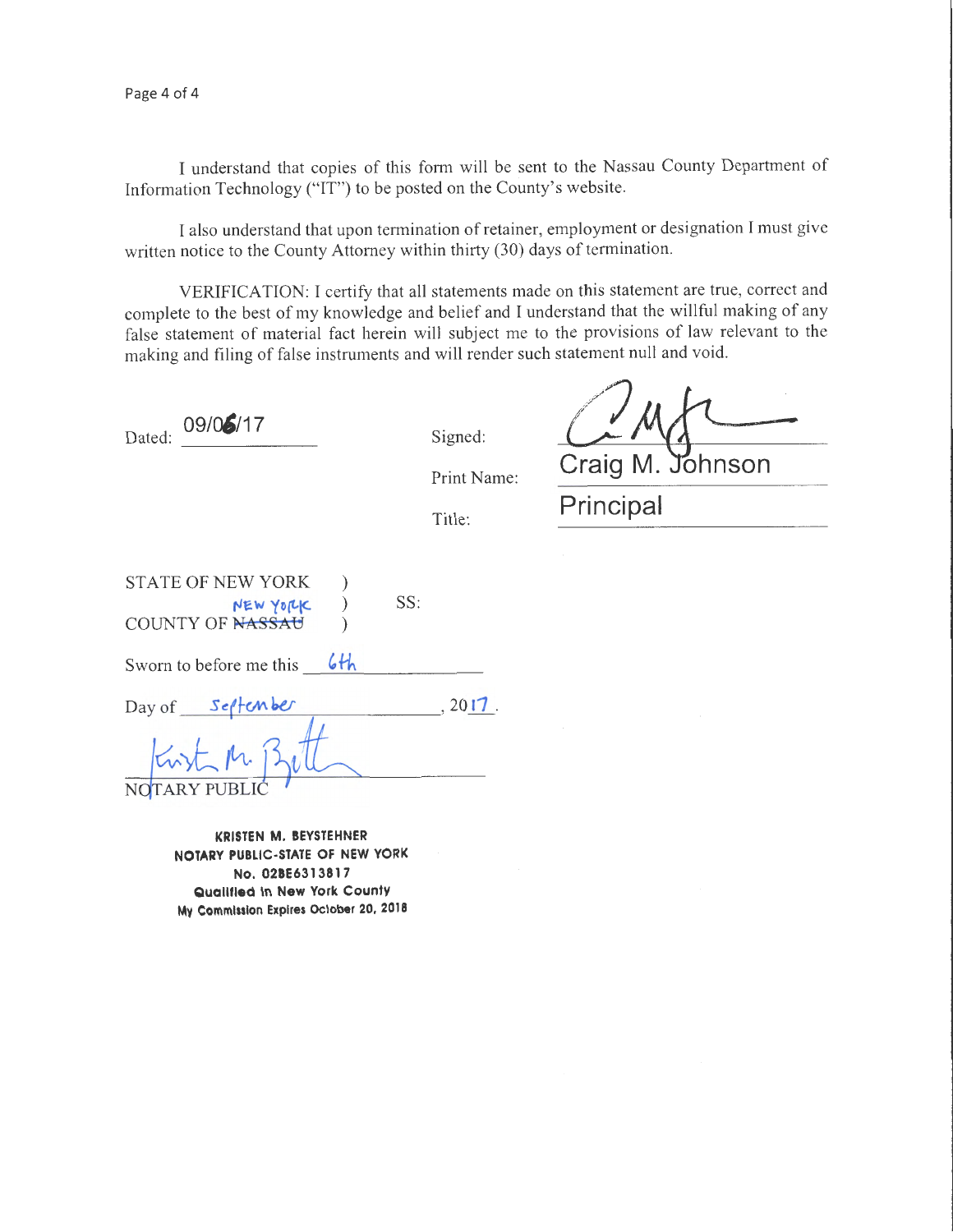

Craig M. Johnson, Esq. Principal

craig.johnson@dentons.com D +1 212 905 8306

Dentons US LLP 1221 Avenue of the Americas New York, NY 10020-1089 United States

大成 Salans FMC SNR Denton McKenna Long dentons.com

July 17, 2017

~-- --

**By FedEx** 

Office of the County Attorney Attn: Lobbyist Report County of Nassau One West Street Mineola, NY 11501

Re: 2017 Lobbyist Registration and Disclosure Form - Addendum

Dear Sir or Madam:

Enclosed please find an amended 2017 Lobbyist Registration and Disclosure Form for Dentons US LLP (the "Amended Registration Form"). The Amended Registration Form reflects that Uber Technologies Inc.'s ("Uber") engagement with Dentons US LLP for government affairs services has been extended from August 1, 2017 through and including June 30, 2018 and that Uber has authorized Dentons to lobby Nassau County on its behalf from August 1, 2017 through and including June 30, 2018. We respectfully request that this Amended Registration Form be filed with Nassau County.

Should you have any questions, please do not hesitate to contact me at 212-905-8306.

Thank you very much.

Very truly yours,

 $\frac{1}{10}$ 

Craig M. Johnson, Esq. Principal

**Enclosure** 

1033610 16\V-2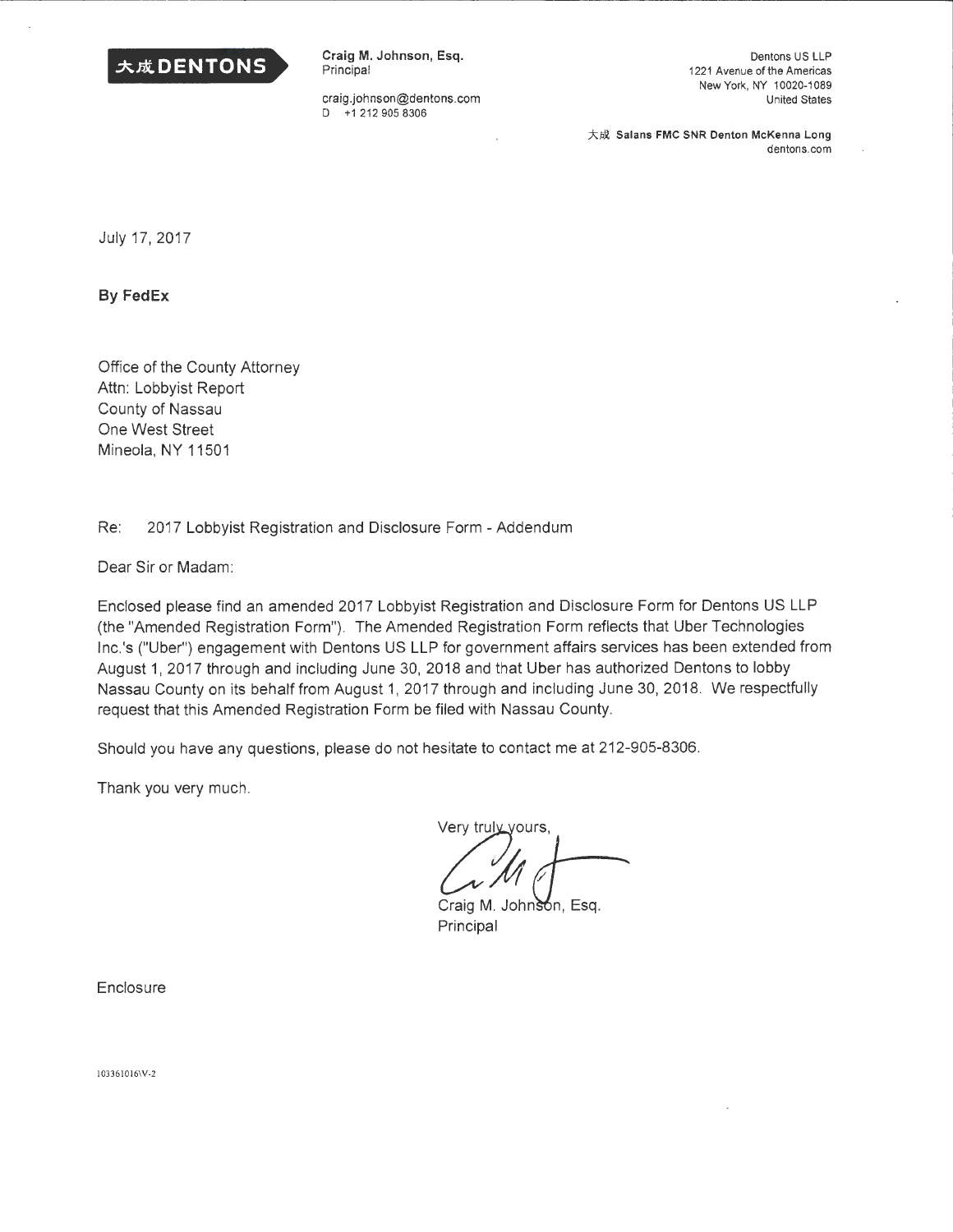

# COUNTY OF NASSAU

# LOBBYIST REGISTRATION AND DISCLOSURE FORM

1. Name. address and telephone number of lobbyist(s)/lobbying organization. The term "lobbyist" means any and every person or organization retained, employed or designated by any client to intluence - or promote a matter before -Nassau County, its agencies, boards, commissions, department heads, legislators or committees, including but not limited to the Open Space and Parks Advisory Committee and Planning Commission. Such matters include, but arc not limited to, requests for proposals, development or improvement of real property subject to County regulation, procurements. The term "lobbyist" does not include any officer, director, trustee, employee, counsel or agent of the County of Nassau, or State of New York, when discharging his or her official duties.

**Craig M. Johnson, Esq. Dentons US LLP 1221 Avenue of the Americas New York, NY 10020 212-905-8306** 

2. List whether and where the person/organization is registered as a lobbyist (e.g., Nassau County, New York State):

**Craig M. Johnson is registered with New York State, New York City, Nassau County and Suffolk County** 

3. Name. address and telephone number of client(s) by whom. or on whose behalf. the lobbyist is retained, employed or designated: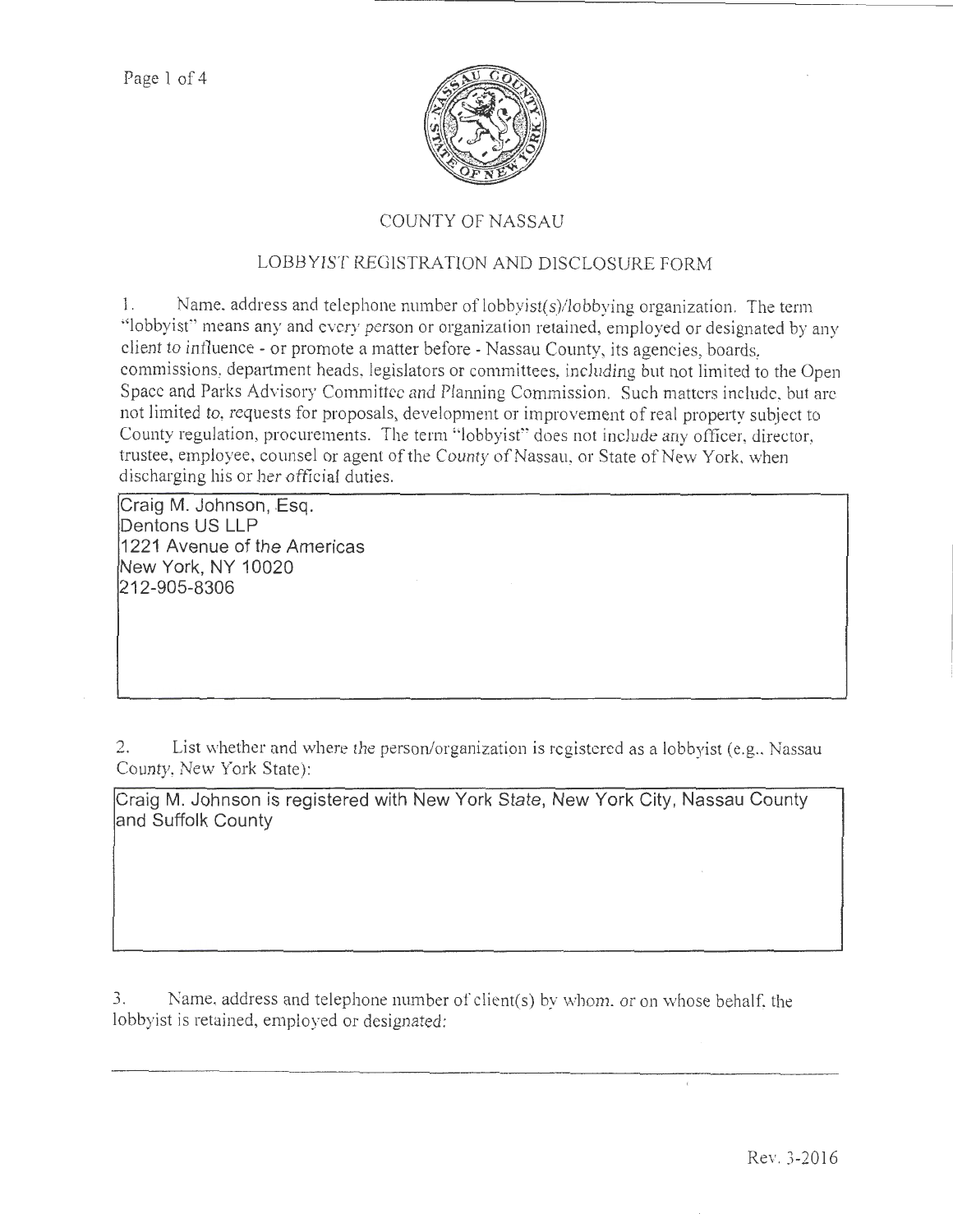Page 2 of 4

Uber Technologies, Inc. 1455 Market Street 4th Floor San Francisco, CA 94103 415-986-2104

4. Describe lobbying activity conducted, or to be conducted, in Nassau County. and identify client(s) for each activity listed. See page 4 for a complete description of lobbying activities.

Meetings, conferences and communications related to or concerning for-hire vehicle industry, transportation industry and/or technology industry

5. The name of persons, organizations or governmental entities before whom the lobbyist expects to lobby:

Nassau County Exectuive, Nassau County Legislature, Nassau County T.L.C.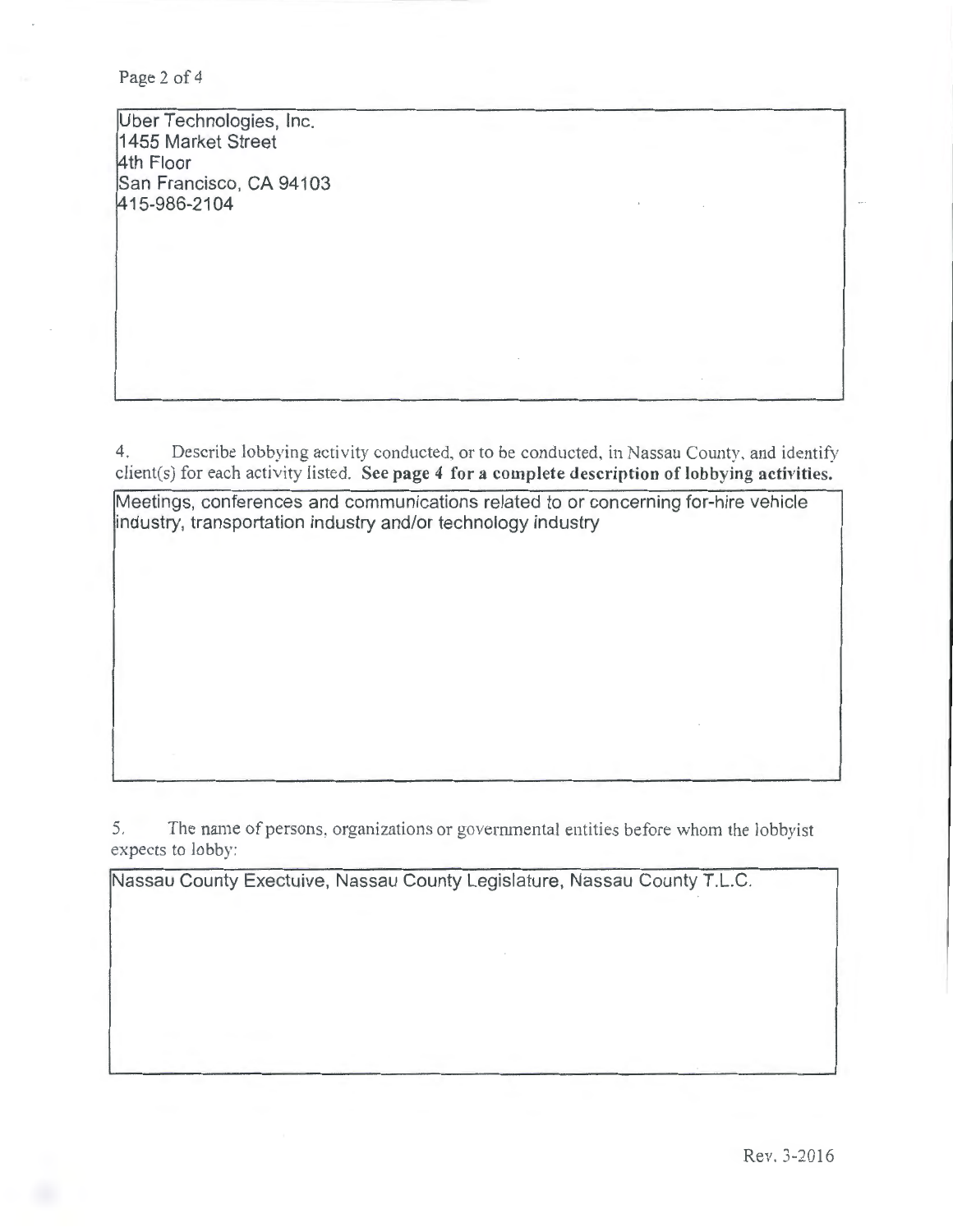6. If such lobbyist is retained or employed pursuant to a written agreement of retainer or employment. you must attach a copy of such document; and if agreement of retainer or employment is oral, attach a written statement of the substance thereof. If the written agreement of retainer or employment does not contain a signed authorization from the client by whom you have been authorized to lobby. separately attach such a written authorization from the client.

7. Within the previous year, has the lobbyist/lobbying organization or any of its corporate otiicers provided campaign contributions pursuant to the New York State Election Law to the campaign committees of any of the following Nassau County elected officials or to the campaign committees of any candidates tor any of the tollowing Nassau County elected offices: the County Executive, the County Clerk. the Comptroller, the District Attorney, or any County Legislator? If yes. to what campaign committee? If none, you must so state:

| None |                  |
|------|------------------|
|      |                  |
|      |                  |
|      |                  |
|      |                  |
|      |                  |
|      | $\sim$<br>$\sim$ |

I understand that copies of this form will be sent to the Nassau County Department of Information Technology ("IT") to be posted on the County's website.

I also understand that upon termination of retainer, employment or designation I must give written notice to the County Attorney within thirty (30) days of termination.

VERIFICATION: The undersigned affirms and so swears that he/she has read and understood the foregoing statements and they are, to his/her knowledge, true and accurate.

The undersigned further certifies and affirms that the contribution( $s$ ) to the campaign committees listed above were made freelv and without duress. threat or anv promise of a governmental benefit or in exchange for any benefit or remuneration.

Dated: **7/17/2017** Signed:

Print Name: **Craig M. Johnson** 

Title: **Principal**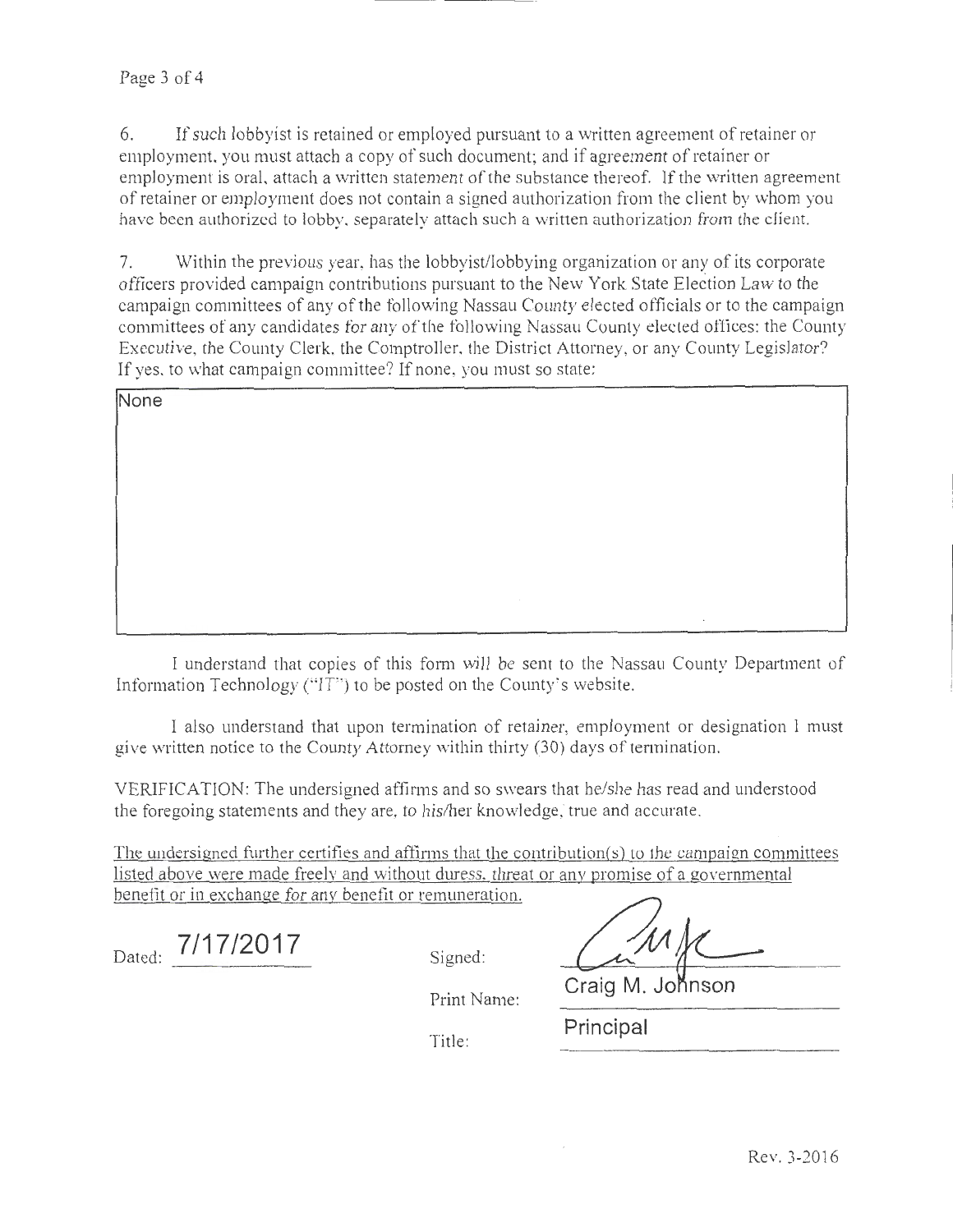## Page 4 of 4

**The term lobbying shall mean any attempt to influence:** any determination made by the Nassau County Legislature, or any member thereof, with respect to the introduction, passage, defeat, or substance of any local legislation or resolution: any determination by the County Executive to support, oppose, approve or disapprove any local legislation or resolution, vihether or not such legislation bas been introduced in the County Legislature; any determination by an elected County official or an officer or employee of the County with respect to the procurement of goods, services or construction, including the preparation of contract specifications, including by not limited to the preparation of requests for proposals, or solicitation, award or administration of a contract or with respect to the solicitation, award or administration of a grant, loan, or agreement involving the disbursement of public monies: any determination made by the County Executive, County Legislature, or by the County of Nassau, its agencies, boards, commissions, department heads or committees, including but not limited to the Open Space and Parks Advisory Committee, the Planning Commission, with respect to the zoning, use. development or improvement of real property subject to County regulation. or any agencies, boards, commissions, department heads or committees with respect to requests for proposals, bidding, procurement or contracting for services for the County; any determination made by an elected county official or an officer or employee of the county with respect to the terms of the acquisition or disposition by the county of any interest in real property, with respect to a license or permit for the use of real property of or by the county, or with respect to a franchise. concession or revocable consent; the proposal, adoption, amendment or rejection by an agency of any rule having the force and effect of law; the decision to hold, timing or outcome of any rate making proceeding before an agency; the agenda or any determination of a board or commission; any determination regarding the calendaring or scope of any legislature oversight hearing; the issuance, repeal, modification or substance of a County Executive Order: or any determination made by an elected county official or an officer or employee of the county to support or oppose any state or federal legislation, rule or regulation, including any determination made to support or oppose that is contingent on any amendment of such legislation, rule or regulation, whether or not such legislation has been formally introduced and whether or not such rule or regulation has been formally proposed.

**The term "lobbying" or "lobbying activities" docs not include:** Persons engaged in drafting legislation, rules, regulations or rates; persons advising clients and rendering opinions on proposed legislation, rules, regulations or rates, \vhere such professional services are not othenvise connected with legislative or executive action on such legislation or administrative action on such rules, regulations or rates; newspapers and other periodicals and radio and television stations and owners and employees thereof, provided that their activities in connection with proposed legislation, rules, regulations or rates are limited to the publication or broadcast of news items, editorials or other comment, or paid advertisements; persons who participate as witnesses, attorneys or other representatives in public rule-making or rate-making proceedings of a County agency, with respect to all participation by such persons which is part of the public record thereof and all preparation by such persons for such participation; persons who attempt to influence a County agency in an adjudicatory proceeding, as defined by § I 02 of the New York State Administrative Procedure Act.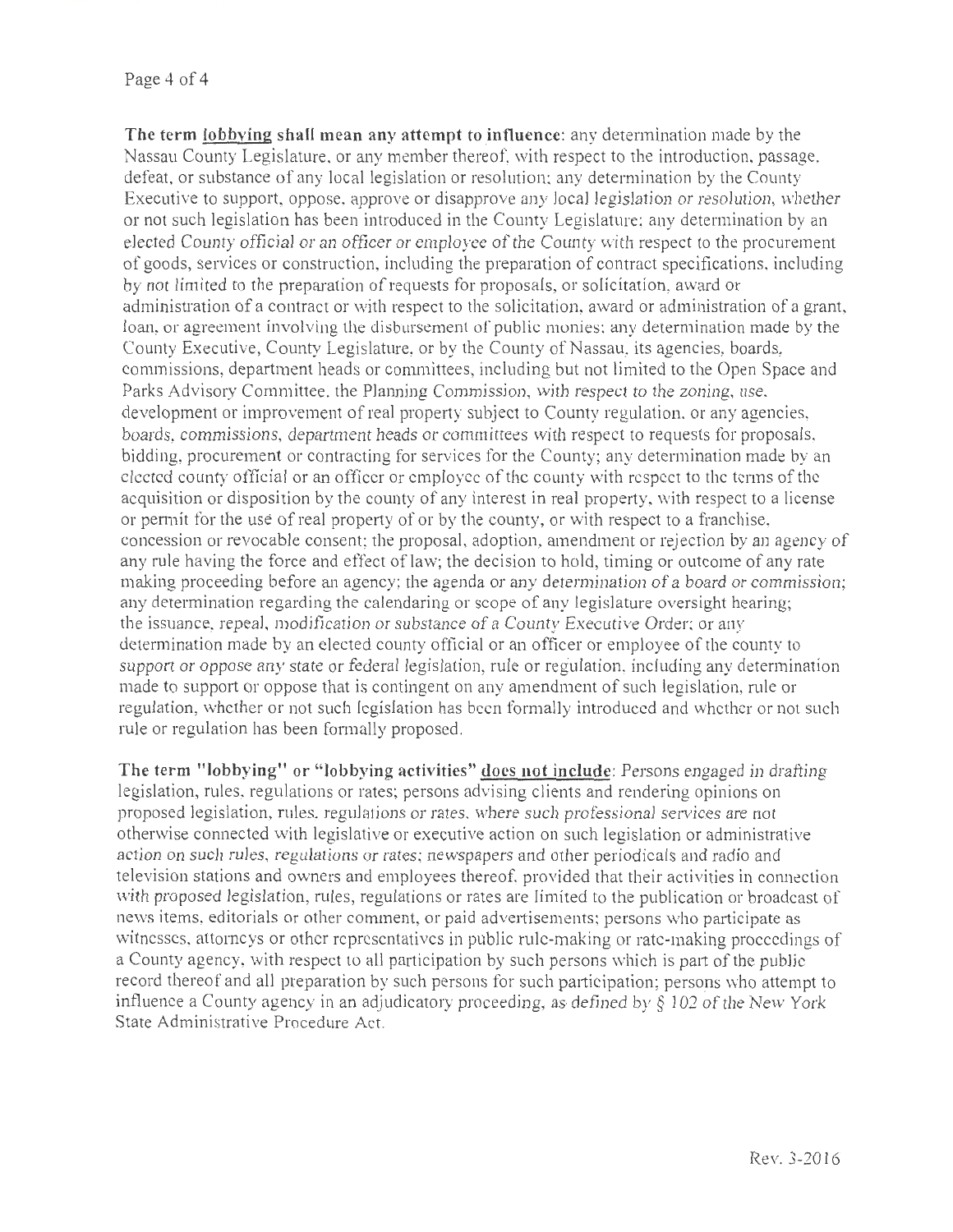

Craig **M.** Johnson Principal

craig.johnson@dentons.com D +12129058306

Oentons US LLP 1221 Avenue of the Americas New Yorx, NY 1 0020-1089 United States

大成 Salans FMC SNR Denton McKenna Long dentons.com

July 5, 2017

Justin Kintz Uber Technologies, Inc. 1455 Market Street, 4th Floor San Francisco, CA 94103

Re: NY Government Affairs

Dear Mr. Kintz:

This letter will serve as an agreement whereby Oentons US LLP will continue to provide government affairs representation to Uber Technologies, Inc., commencing August 1, 2017, and continuing through and including June 30, 2018. Compensation shall be \$8,500 per month, plus reasonable expenses and disbursements. As such services may include "lobbying activity" under the State Lobbying Act, a copy of this letter will be filed with the Joint Commission on Public Ethics.

We look forward to continuing our representation on your behalf.

Very truly yours,

 $By:$   $M/L$ 

Craig M. Cohnson

Accepted and Agreed:

By: Justin Kintz

Title: Head of Americas, Policy & Comms

Date: 07/13/17

 $101991445$ iV-3